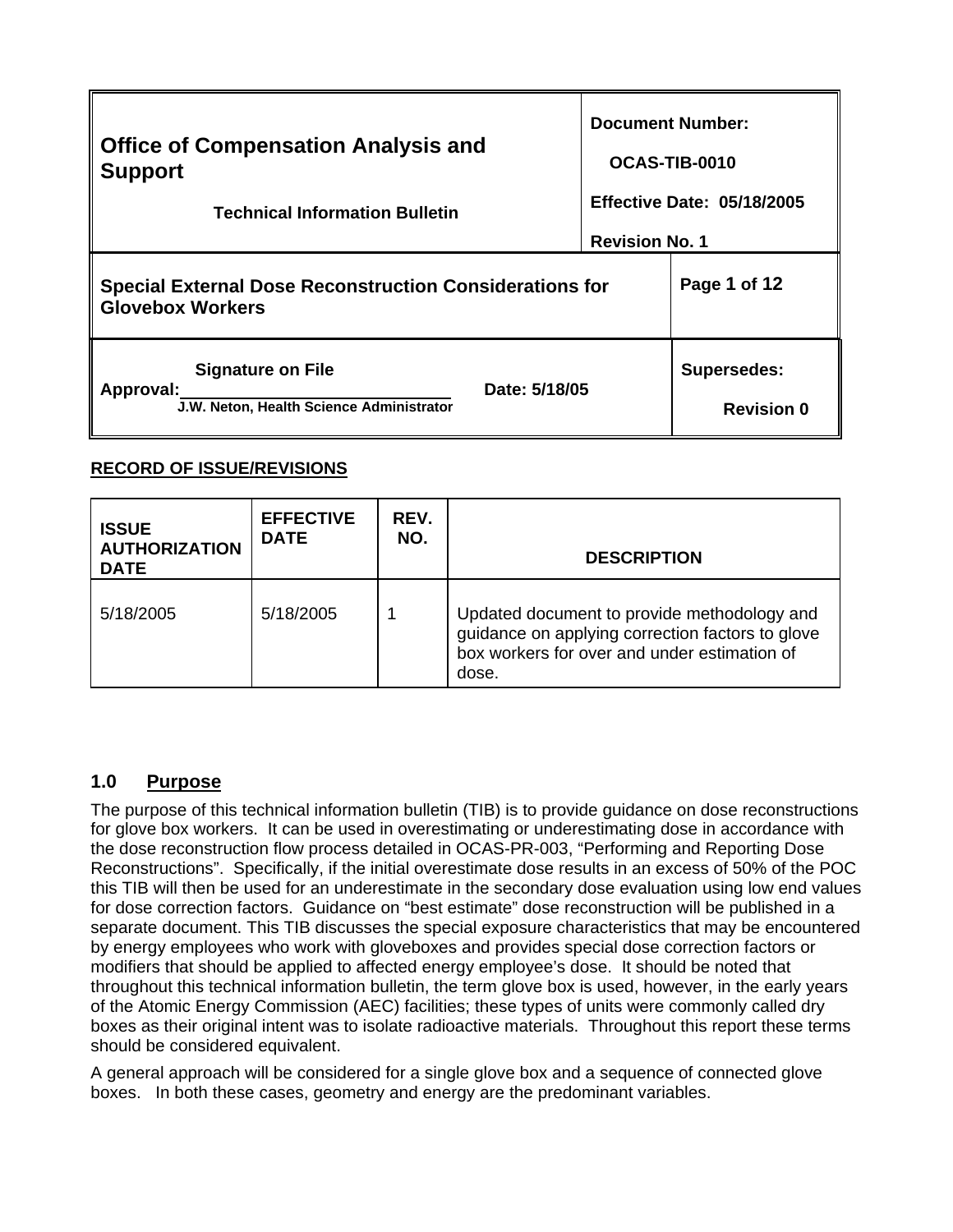| Effective Date: 5/18/2004 | Revision No. 1   Procedure No. |                      | $\vert$ Page 2 of 11 |
|---------------------------|--------------------------------|----------------------|----------------------|
|                           |                                | <b>OCAS-TIB-0010</b> |                      |

A general approach will be considered for a single glove box and a sequence of connected glove boxes. In both these cases, geometry and energy are the predominant variables.

## **2.0 Special Exposure Considerations**

There are two special considerations when conducting dose reconstructions for glovebox workers. The first is the exposure geometry and the second is photon energy considerations. The combination of these factors could result in an underestimation of the reconstructed dosimeter and missed dose to organs located in the lower torso region of the body (stomach, liver, bladder, prostate, ovaries, testes, etc…) The degree of underestimation is dependent on many factors, which include the distance between the radiological source (exposure geometry), the materials used to construct the glove box (attenuation or shielding), and the relative duration (time) that an energy employee conducted work in the glovebox. In general, very little is known about the duration of the exposure which is typically dependent upon the specific duties of the energy employee.

### **2.1 Exposure Geometry**

Exposure geometry is a special consideration in dose reconstruction of energy employees who primarily worked in glove boxes. An underestimation of the dose could occur if the energy employee wore his/her dosimeter on the lapel and not the center area of the chest or on the waist. This underestimation could result due to the difference in relative distance between the external radiation source, the organ of interest, and the dosimeter. Only organs in the lower torso are affected, since due to glove box design these could be closer to the radiological source than the dosimeter. The dose to lung is considered to have been reasonably approximated by the dosimeter at least to within the dosimeter uncertainty and the dose to the face and head would have been slightly lower than the dose measured by the dosimeter worn on the lapel.

#### **2.2 Photon Energy**

Another special consideration is the photon energy spectrum measured by the dosimeter. Low energy photons have a relatively low penetration power and are easily attenuated by thin metal shielding. As a result, the design of the glovebox is an important consideration in accurately estimating the low energy photon dose. A review of the literature indicates that the design of gloveboxes varied widely.<sup>1, 2</sup> In some instances almost fully metal glove boxes were used with only a small area for viewing (Figure 1), other glove boxes had relatively large viewing areas (Figure 2-4), and others had a combination of multiple viewing areas with some opening center mass of the lower torso (Figure 5).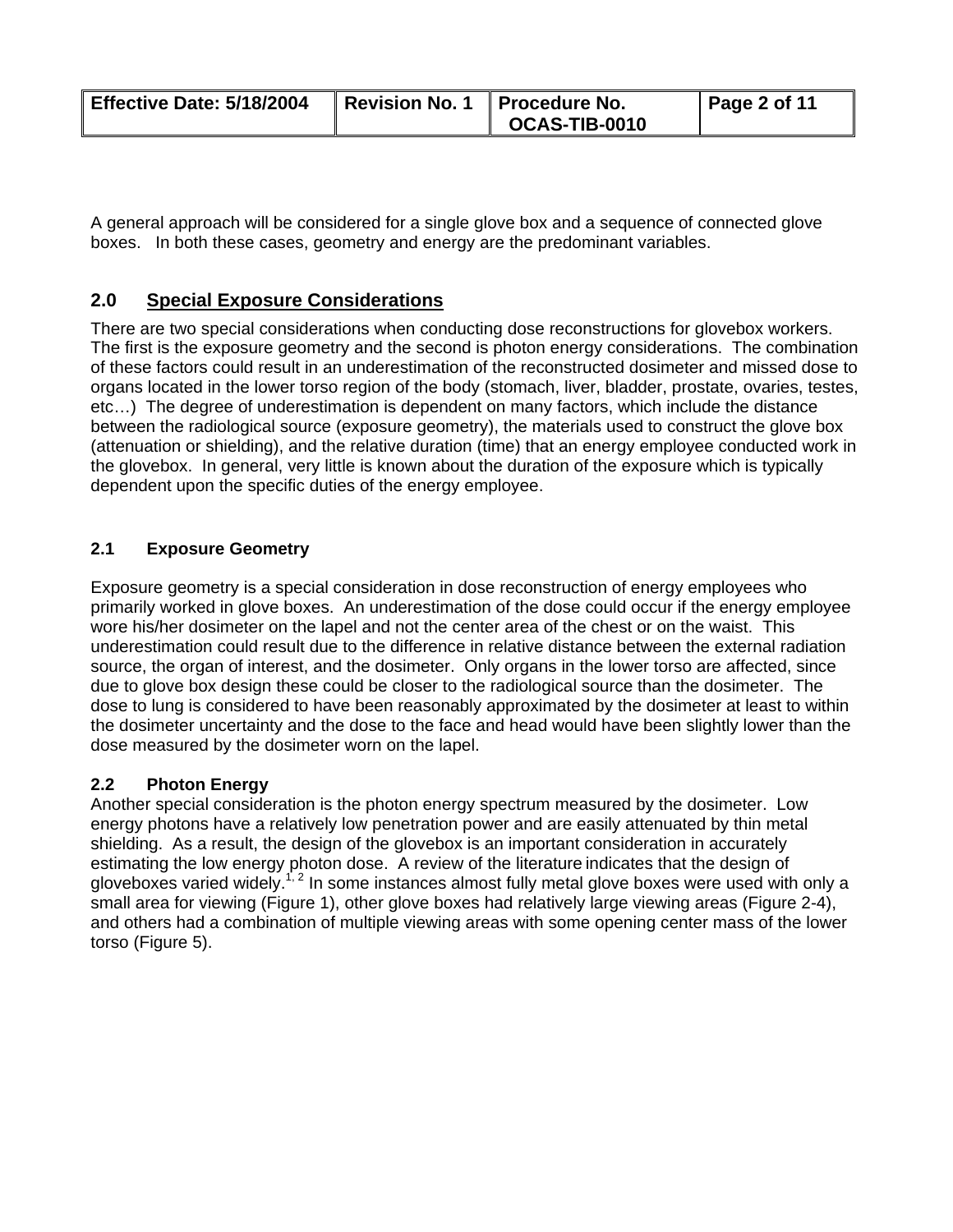| Effective Date: 5/18/2004 | Revision No. 1 Procedure No. |               | $\vert$ Page 3 of 11 |
|---------------------------|------------------------------|---------------|----------------------|
|                           |                              | OCAS-TIB-0010 |                      |





Figure 1 Plutonium gloveboxes at LANL<sup>(1)</sup> Figure 2 Plutonium gloveboxes at Chalk River<sup>(1)</sup>



ļ.

Figure 3 Plutonium gloveboxes at Hanford<sup>(2)</sup>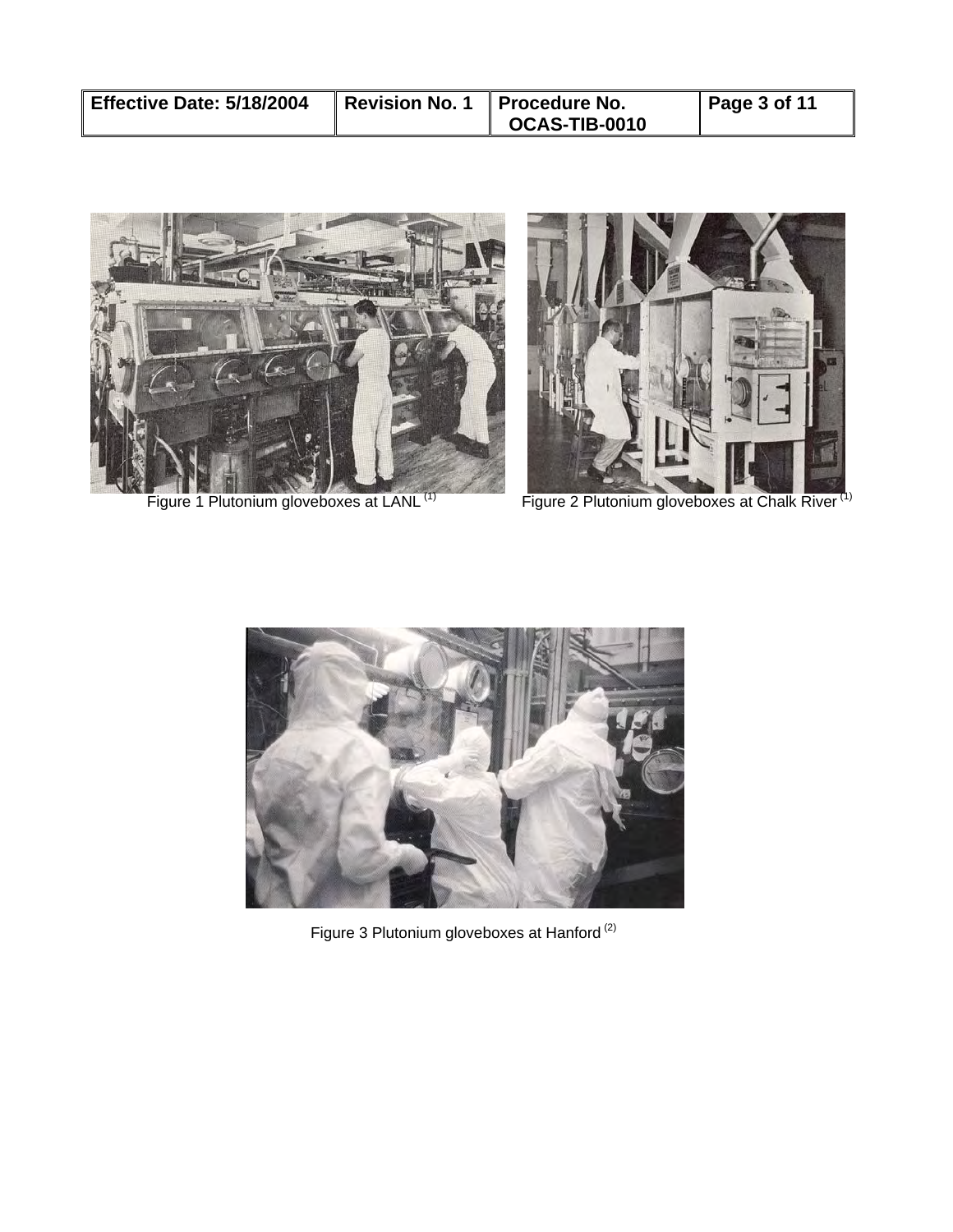| Effective Date: 5/18/2004 | Revision No. 1 Procedure No. | <b>OCAS-TIB-0010</b> | $\vert$ Page 4 of 11 |
|---------------------------|------------------------------|----------------------|----------------------|
|                           |                              |                      |                      |



Figure 4 Plutonium gloveboxes at LANL's CMR facility  $(1)$ 



 Figure 5 Other plutonium gloveboxes at Hanford. Note the viewing area in direct line with the lower torso in the center between the gloves. (2)

Since the actual glovebox design is not known for each dose reconstruction scenario, a claimant favorable approach is used by assuming the glovebox had a large viewing face with relatively little difference in photon attenuation between the external source and the organ of interest and between the external source and the dosimeter. This is considered a reasonable but necessary claimant favorable assumption, since identifying the actual glovebox design at each facility (DOE site, building, room, etc.) would be time consuming. In addition, during the course of an energy employee's employment, it is likely that they conducted work in many different types of gloveboxes, thus a time dependent work location correction factor for each glovebox design would be necessary to account for such differences. The tendency of this assumption is toward an overestimate of the dose rather than an underestimate.

While the face (viewing area) of a glovebox was typically constructed using a clear polymer type material such as Lucite<sup>3</sup>, the sides and bases of gloveboxes are almost always constructed of sturdy materials such as wood, aluminum, and most commonly steel. These materials generally shield an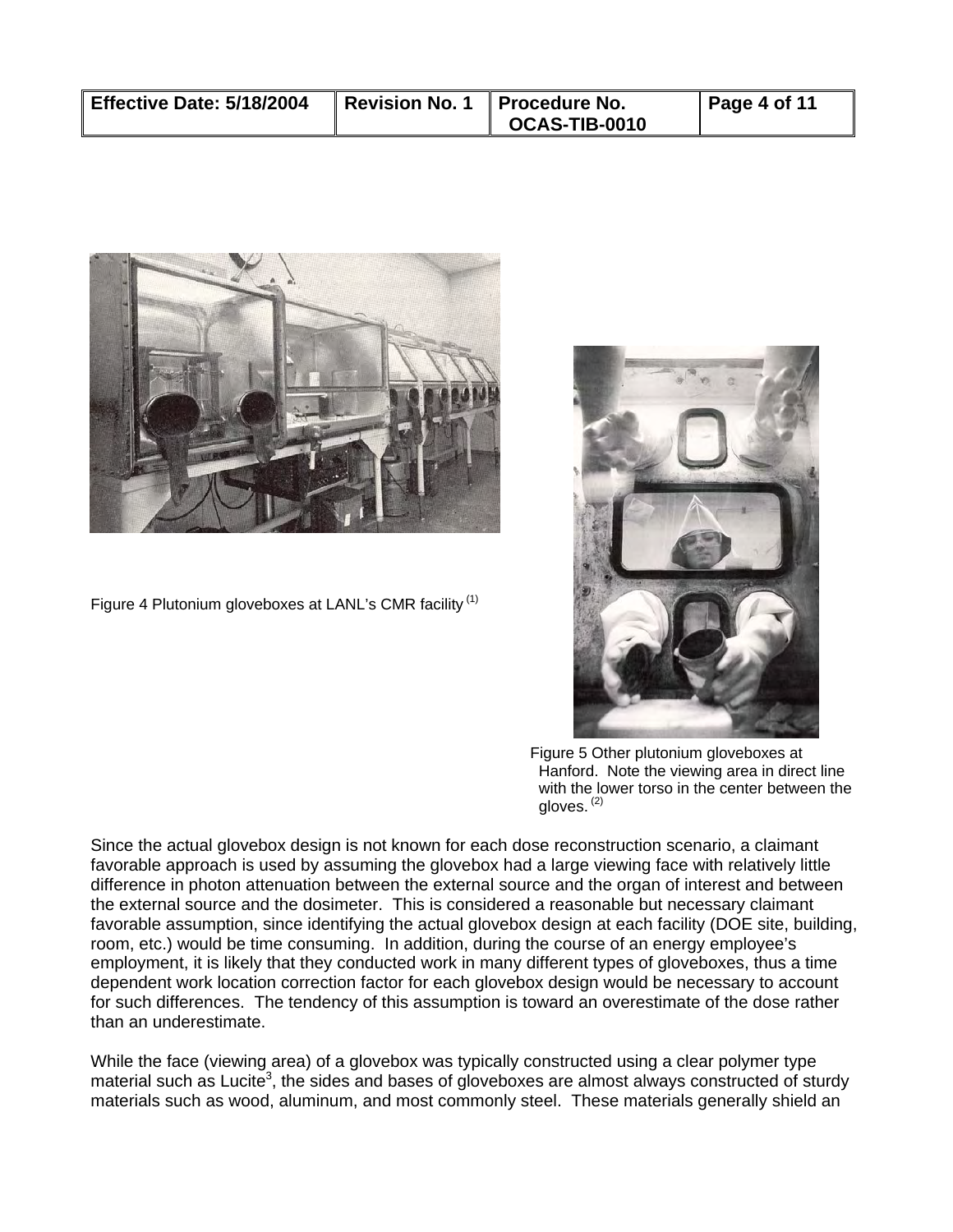| Effective Date: 5/18/2004 | Revision No. 1   Procedure No. |                      | $\vert$ Page 5 of 11 |
|---------------------------|--------------------------------|----------------------|----------------------|
|                           |                                | <b>OCAS-TIB-0010</b> |                      |

individual worker from side exposure to low energy photons. As a result the low energy photon dose is virtually 100% from the anterior- posterior exposure geometry duets the radiological materials in the specific glovebox where the energy employee conducted his/her work. On the other hand, the intermediate and high energy photon dose would be a combination of the direct work in the glovebox as well as surrounding gloveboxes and process lines. Due to these differences, two different exposure correction distributions were developed; one for low energy photons (< 30 keV), and one for intermediate (30-250 keV) and high (> 250 keV) energy photons.

## **3.0 Methodology**

### **3.1 Low energy photons from a single glovebox**

An evaluation of the degree of dose underestimation by the dosimeter was conducted using several different exposure geometry scenarios. In each scenario the radiation source was assumed to be directly in line with the specific organ of interest in the lower portion of the torso. To accurately estimate the dose underestimation, the actual height of the glovebox with relation to the energy employee's organ of interest and the distance to their lapel would be necessary (Figure 6). Using 24 inches is a reasonable but necessary claimant favorable assumption for simplicity of calculation. In general, the correction factors for smaller stature workers would be less than those indicated in this technical information bulletin as the 24 inches is based on a moderately tall worker. In some instances especially in the case of small stature workers, some of the organs could be below the bottom of the glovebox, thus low energy photons are virtually completely shielded (attenuated) and intermediate energy photons more attenuated than those measured on the dosimeter (Note the relative difference in worker stature in Figure 3).



An average distance of 24 inches (61 cm) was assumed to be the distance between the lower torso and the lapel. The distance between the radiation source and the lower torso was varied from 6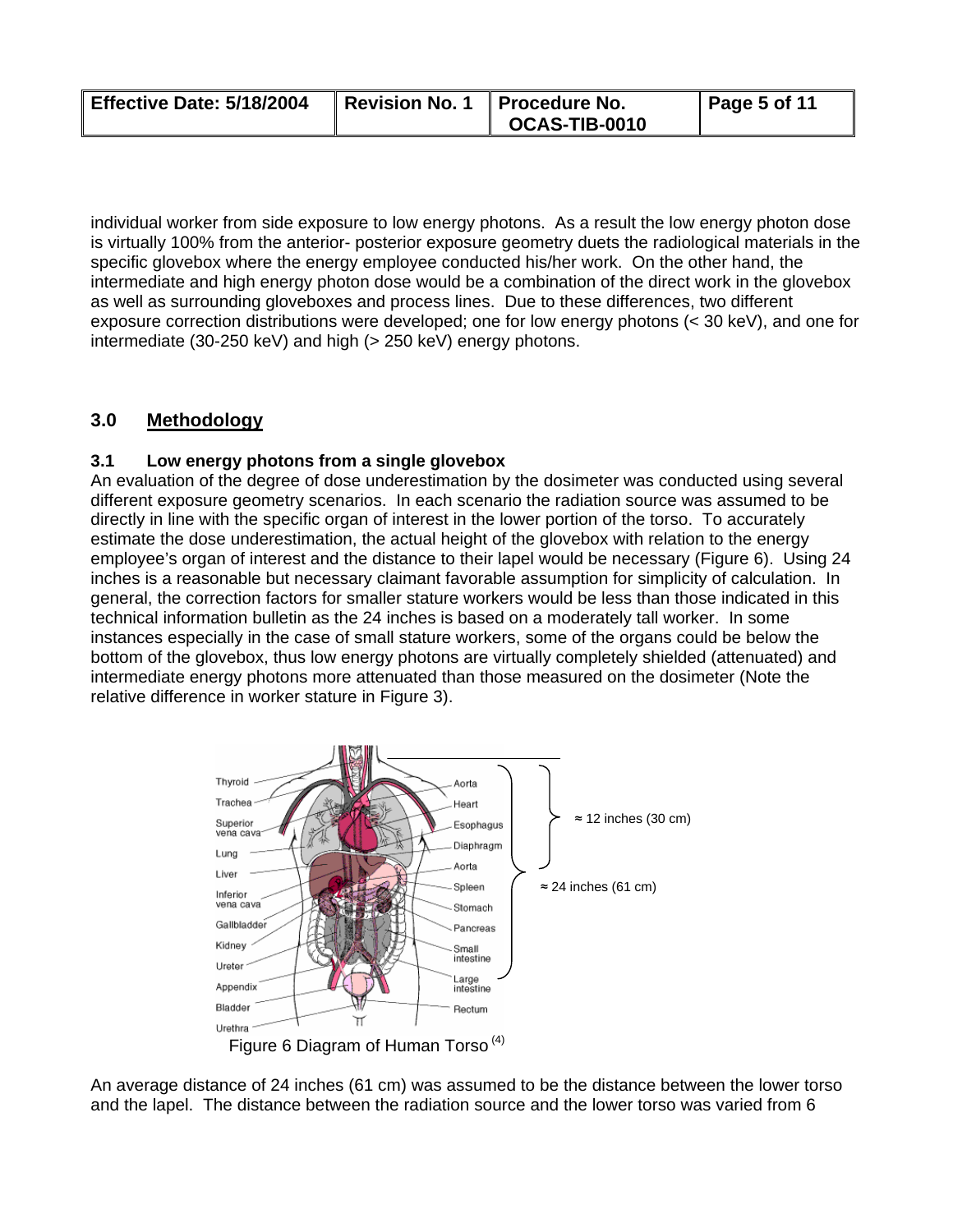| Effective Date: 5/18/2004 | Revision No. 1   Procedure No. |                              | $\vert$ Page 6 of 11 |
|---------------------------|--------------------------------|------------------------------|----------------------|
|                           |                                | $\overline{O}$ OCAS-TIB-0010 |                      |

inches to 18 inches. These distances were selected as the general range from which a worker could conduct most of their work in the glovebox. A source closer than 6 inches while technically possible in some glovebox designs is not very likely given the body geometry and with respect to the glovebox. In some instance (Figure 2) a nearly straight down movement would be needed position a source 6 inches from the lower torso. On the converse, 18 inches was selected as a reasonable upper distance. While some workers with longer arms might have been able to reach the back of the glovebox, in general a comfortable working distance for most workers would be between 10-14 inches between the source and the lower torso with a central tendency estimated at approximately 12 inches.

Using the inverse-square distance variation discussed above, the underestimation of the dose as measured by the dosimeter would range from a factor of 17.0 at 6 inches to 2.8 at 18 inches. Since this correction factor distribution is somewhat subjective and based on reasonable assumptions, a triangular distribution is assumed to reasonably approximate the uncertainty distribution (Figure 7). The minimum parameter of this triangular distribution is 2.8, the mode is 5.0, and the maximum is 17.0.





#### **3.2 Intermediate and high energy photons from multiple gloveboxes**

The correction factor provided in Figure 7 is a reasonable estimate for low energy photons in a single glove box; however, to use this factor for intermediate and/or high energy photons could significantly overestimate the true organ dose. This overestimation would result since radiation sources at distance greater than 30 inches were not considered although clearly they would have been measured by a dosimeter located on the lapel.

 approximately equal to the dose measured by the dosimeter on the lapel. At source distances greater than 48 inches, the relative difference between the dose to the lower torso and the lapel is less than 25% (factor 1.25) which is typically within the uncertainty of the dosimeter measurement. Thus the intermediate and high energy photon dose to the lower torso is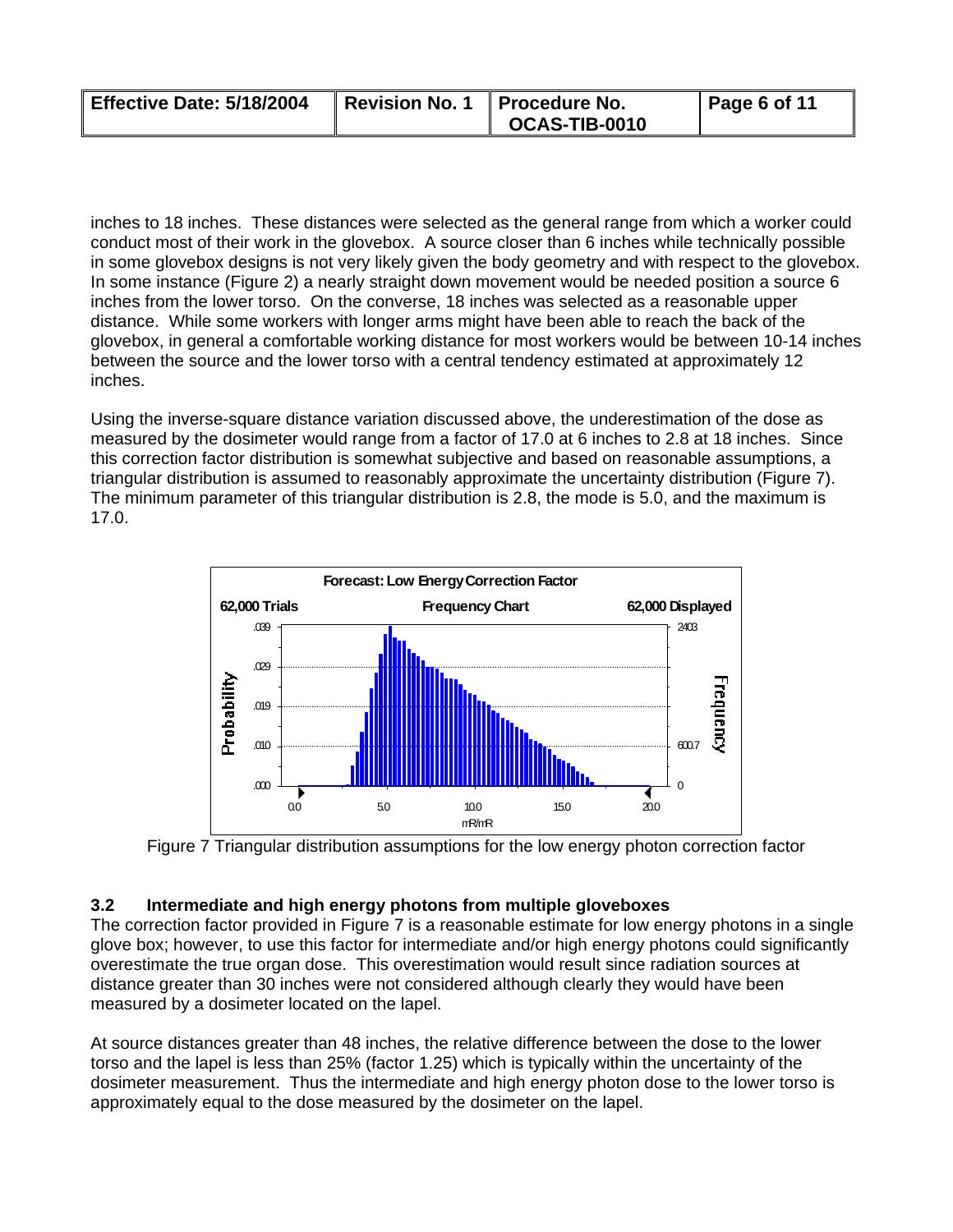| Effective Date: 5/18/2004 | Revision No. 1   Procedure No. |                      | $\vert$ Page 7 of 11 |
|---------------------------|--------------------------------|----------------------|----------------------|
|                           |                                | <b>OCAS-TIB-0010</b> |                      |

To estimate the contribution from multiple gloveboxes, a long line source at the three distances discussed in section 3.1 (6, 12, and 18 inches) was used. Microshield $\mathcal{O}^5$  calculations were performed using these scenarios assuming 5 - 48 inch gloveboxes in a row. Using this methodology, the dose contribution from uniform sources lined in a glovebox varied from 57% to 76%. The central estimate assuming the 12 inch distance was 64%. This is considered a reasonable and possibly an upper bound of the dose contribution from intermediate and high energy photons, especially since this contribution neglects doses that could be received from dual glovebox lines as shown in Figure 1.

However, giving some credit to the possibility that 100% of the intermediate and high energy photon dose could be from the single glovebox, where no dose fraction modification would be appropriate, a new relative fraction distribution can be developed assuming a triangular distribution with a lower bound of 0.357, a mode of 0.64 and an upper bound of 1.0. This distribution was combined with the correction factor distribution through Monte Carlo sampling using Crystal Ball®<sup>5</sup> to estimate the correction factor that should be applied to the intermediate and/or high energy measured photon dose (Figure 8).



Figure 8 Intermediate and high energy photon correction factor distribution

This joint distribution is best approximated as a log normal distribution with a geometric mean of 5.0 with a geometric standard deviation of 1.55. The upper  $95<sup>th</sup>%$  of the distribution is 10.3.

#### **3.3 Reasonable Claimant Favorable Assumptions**

Listed below are several claimant favorable assumptions used in the development of this methodology that could result in an overestimate of the actual dose.

- Claimant favorable glovebox design
- Direct line of sight to organ of interest
- Distance from lower torso to lapel based on tall workers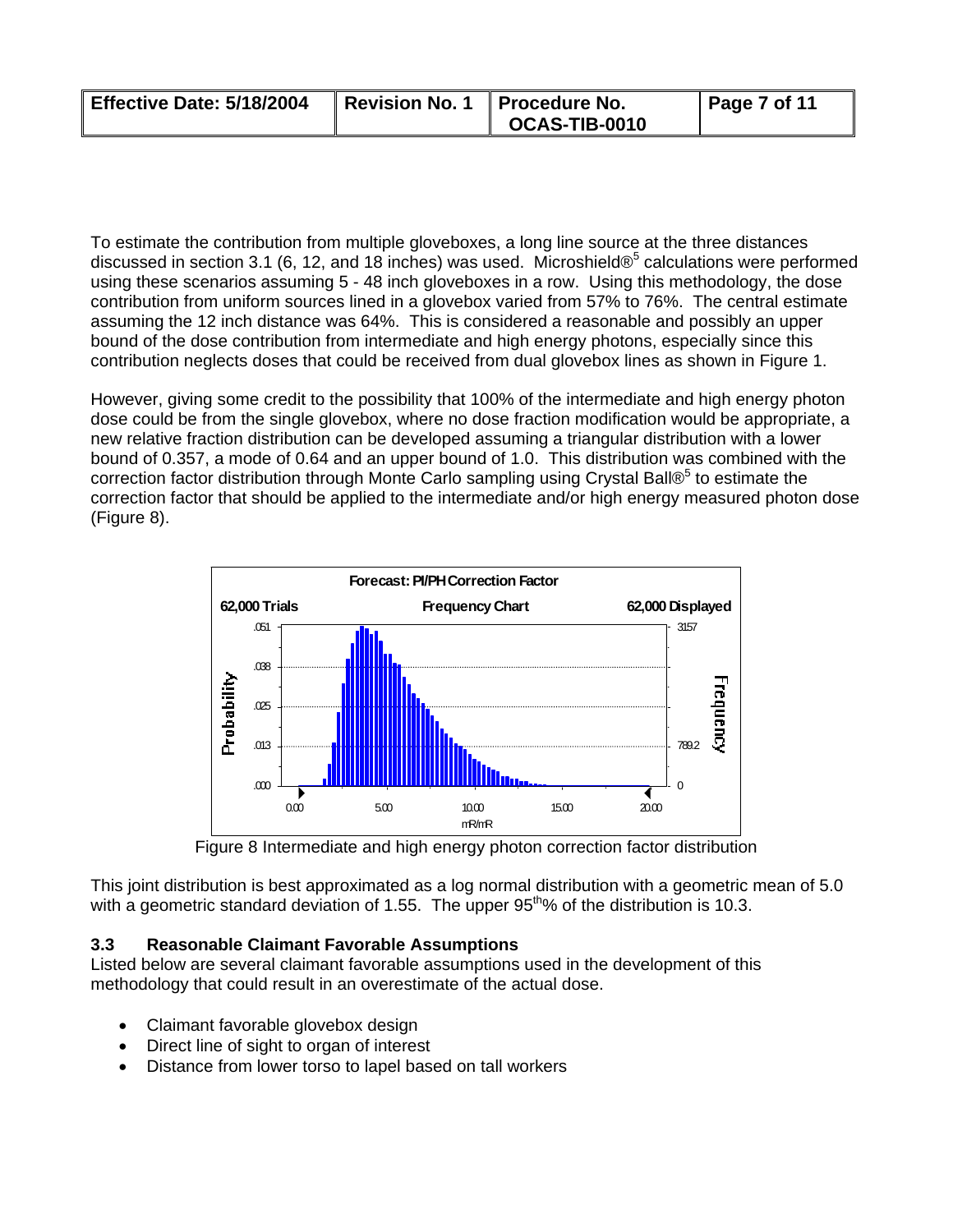| Effective Date: 5/18/2004 | Revision No. 1   Procedure No. |                      | $\vert$ Page 8 of 11 |
|---------------------------|--------------------------------|----------------------|----------------------|
|                           |                                | <b>OCAS-TIB-0010</b> |                      |

Obtaining data to precisely evaluate each of these parameters requires extensive time and research on an individual basis and in some instances it is known that the information cannot be obtained (i.e. facility has undergone D&D or other significant modification over time).

### **4.0 Applicability to Neutron Doses**

The high energy photon correction factors described above may also be appropriate to measured neutron dose and potentially to some applications using neutron to photon (n-p) ratios. An evaluation of the applicability to neutron dose requires a site specific evaluation.

When a neutron to photon ratio method is used to estimate the neutron dose, it is important to know the general location of the photon and the neutron dosimeter. In the case of the Savannah River neutron to photon (n-p) ratios, the ratio was developed from joint measurement data of the TLD typically worn on the lapel and the neutron dosimeter (belly button dosimeter) worn around the waist. In this instance, the correction factor should not be applied since the measured neutron dose is a good representation of the dose to the lower torso. In later years, however, when the dosimeter combined photon and neutron TLD elements, a correction factor would need to be applied.

 dose before applying the neutron to photon ratio. However at other facilities, if the NTA film dosimeter was worn on the lapel and a ratio was determined based on a photon dosimeter also worn on the lapel. Then the correction factor should be applied. The most efficient method for doing so would be to apply the correction factor to the photon

### **5.0 Special Dose Conversion Factor for Plutonium**

In NIOSH's External Dose Reconstruction Implementation Guideline<sup>7</sup>, organ dose conversion factors are tabulated by averaging the energy specific values from ICRP 74 (1996)<sup>8</sup> over the IREP photon energy range. The lowest photon energy interval in Interactive RadioEpidemiological Program (IREP) is categorized as less than 30 keV. Plutonium emits several x-rays in this energy range; however, a simple average as used in the Implementation Guideline may not result in the most accurate dose conversion factor. For Plutonium work, the average x-ray energy is approximately 17 keV. As a result, using 20 keV as a claimant favorable single point estimate is most appropriate. Since the low energy photon dose from glove box work is predominately in the anterior-posterior (AP) geometry, single point estimate values were calculated for 16 organs listed in ICRP  $74^8$ . When estimating the low energy photon organ dose from glovebox work, the values in Table 1 should be used.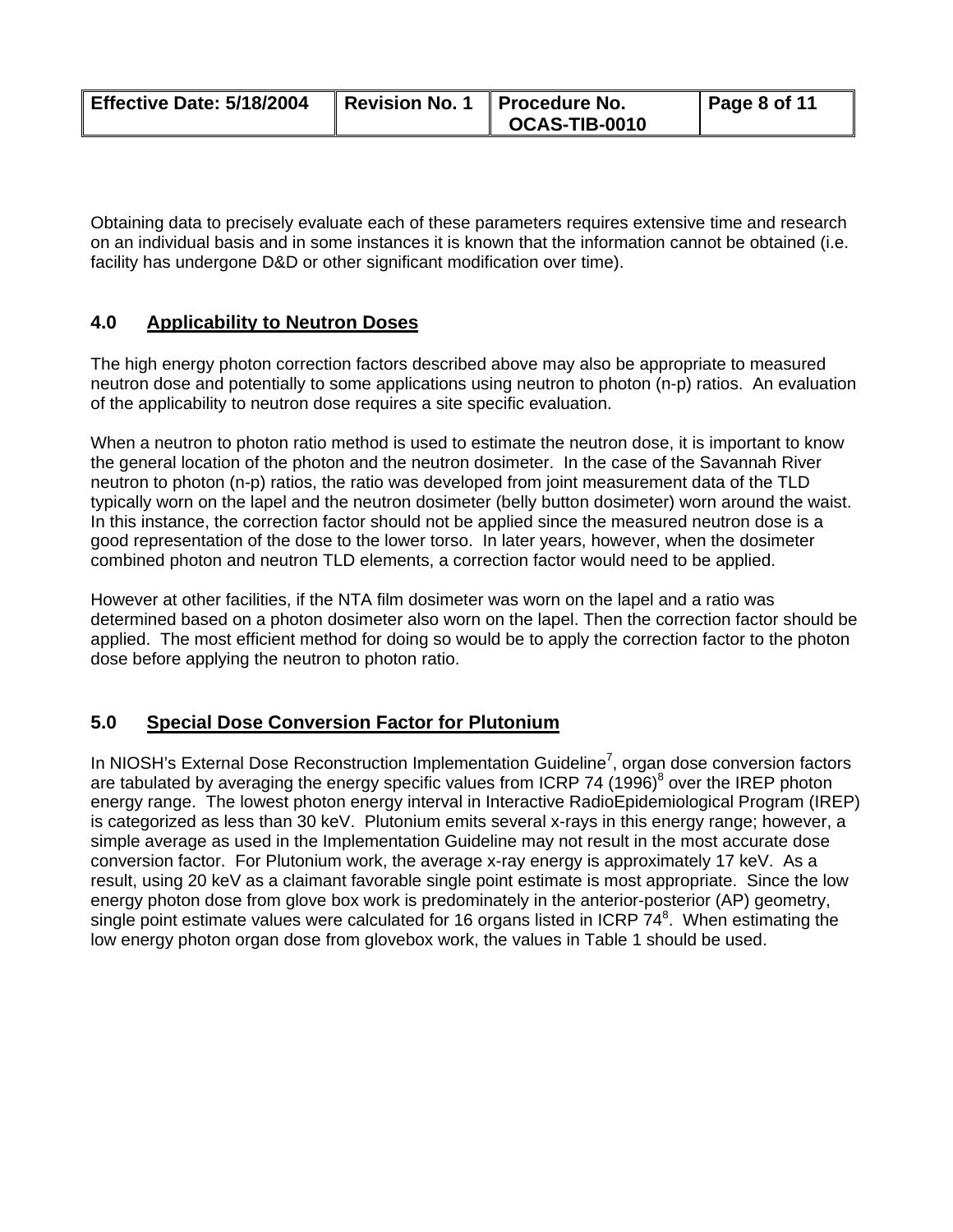| Effective Date: 5/18/2004 | Revision No. 1   Procedure No. |                           | $\vert$ Page 9 of 11 |
|---------------------------|--------------------------------|---------------------------|----------------------|
|                           |                                | $\parallel$ OCAS-TIB-0010 |                      |

| Table 1 Special Dose Conversion Factors (DCF's) for Plutonium glovebox work. DCF's |  |
|------------------------------------------------------------------------------------|--|
| These were calculated assuming AP geometry and 20 keV mono-energetic photons.      |  |

| Organ             | <b>Personal Dose</b><br>Equivalent $(H_p(10))$<br>Organ Dose $(HT)$ | <b>Ambient Dose</b><br>Equivalent $(H^*(10))$<br>- Organ Dose $(H_T)$ | Exposure $(R)$ –<br>Organ Dose $(H_T)$ |
|-------------------|---------------------------------------------------------------------|-----------------------------------------------------------------------|----------------------------------------|
| <b>Bladder</b>    | 0.146                                                               | 0.147                                                                 | 0.088                                  |
| Bone (Red Marrow) | 0.024                                                               | 0.024                                                                 | 0.014                                  |
| Bone (Surfaces)   | 0.165                                                               | 0.166                                                                 | 0.099                                  |
| Breast (Female)   | 0.761                                                               | 0.762                                                                 | 0.457                                  |
| Colon             | 0.024                                                               | 0.024                                                                 | 0.015                                  |
| Esophagus         | $\star$                                                             | $\star$                                                               | $\star$                                |
| Eye               | 1.493                                                               | 1.495                                                                 | 0.897                                  |
| Ovaries           | $\star$                                                             | $\star$                                                               | $\star$                                |
| Testes            | 0.823                                                               | 0.825                                                                 | 0.495                                  |
| Liver             | 0.068                                                               | 0.069                                                                 | 0.041                                  |
| Lung              | 0.050                                                               | 0.050                                                                 | 0.030                                  |
| Remainder         | 0.053                                                               | 0.053                                                                 | 0.032                                  |
| Stomach           | 0.144                                                               | 0.144                                                                 | 0.087                                  |
| Thymus            | 0.264                                                               | 0.264                                                                 | 0.158                                  |
| <b>Thyroid</b>    | 0.586                                                               | 0.587                                                                 | 0.352                                  |
| Uterus            | 0.002                                                               | 0.002                                                                 | 0.001                                  |

 $*$  20 keV values not listed in ICRP 74 $8 -$  Use < 30 keV DCF's from OCAS-IG-001<sup>7</sup> or an appropriate surrogate organ

#### **6.0 Summary**

This Technical Information Bulletin provides guidance for dose reconstruction to organs located in the lower torso. The correction factors for over and underestimation of dose provided in Tables 2.a and 2.b respectively are for photons emanating from gloveboxes and measured using a dosimeter worn on the lapel. The < 30 keV factors should be applied to the 17 keV dose typically measured with the open window of the dosimeter. The dose correction factors from Table 1 are then applied for plutonium exposures. The 30-250 keV factors should be applied to all intermediate and high energy photon doses recorded either as the shielded element of the dosimeter or as the deep dose.

Table 2.a Lower torso **overestimate** dose and/or exposure rate correction factors for glovebox work

| <b>Photon Energy</b><br>Distribution<br>Minimum | <b>MOOL</b> | Maximun. |
|-------------------------------------------------|-------------|----------|
|-------------------------------------------------|-------------|----------|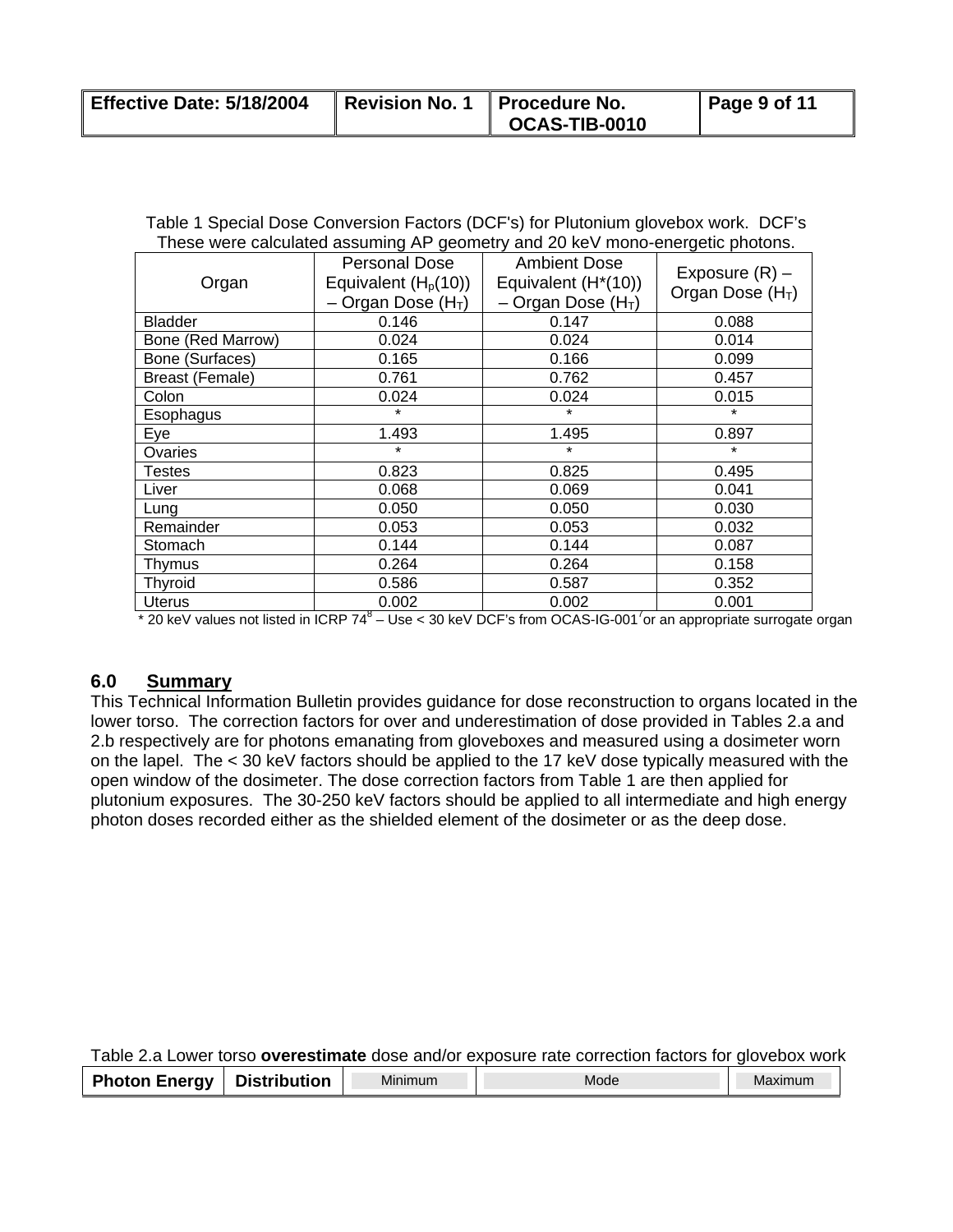| Effective Date: 5/18/2004 | Revision No. 1 | <b>Il Procedure No.</b> | Page 10 of 11 |
|---------------------------|----------------|-------------------------|---------------|
|                           |                | <b>OCAS-TIB-0010</b>    |               |

| $<$ 30 keV              | Triangular | 2.8            | 5.0                                | 17.0                    |
|-------------------------|------------|----------------|------------------------------------|-------------------------|
|                         |            |                |                                    |                         |
|                         |            | Geometric Mean | Geometric Standard Deviation (GSD) | Upper $95^{\text{m}}\%$ |
| 30-250 keV<br>> 250 keV | Lognormal  | 5.0            | 1.55                               | 10.3                    |

# Table 2.b Lower torso **underestimate** dose and/or exposure rate correction factors for glovebox work

| <b>Photon Energy</b>    | <b>Distribution</b> | Minimum |  |
|-------------------------|---------------------|---------|--|
| $<$ 30 keV              | Triangular          | 2.8     |  |
|                         |                     |         |  |
|                         |                     | Minimum |  |
| 30-250 keV<br>> 250 keV | Lognormal           | 2.0     |  |

# **7.0 References**

1. A. S. Coffinberry and W. N. Miner, The Metal Plutonium, The University of Chicago Press, Chicago, Illinois, 1961.